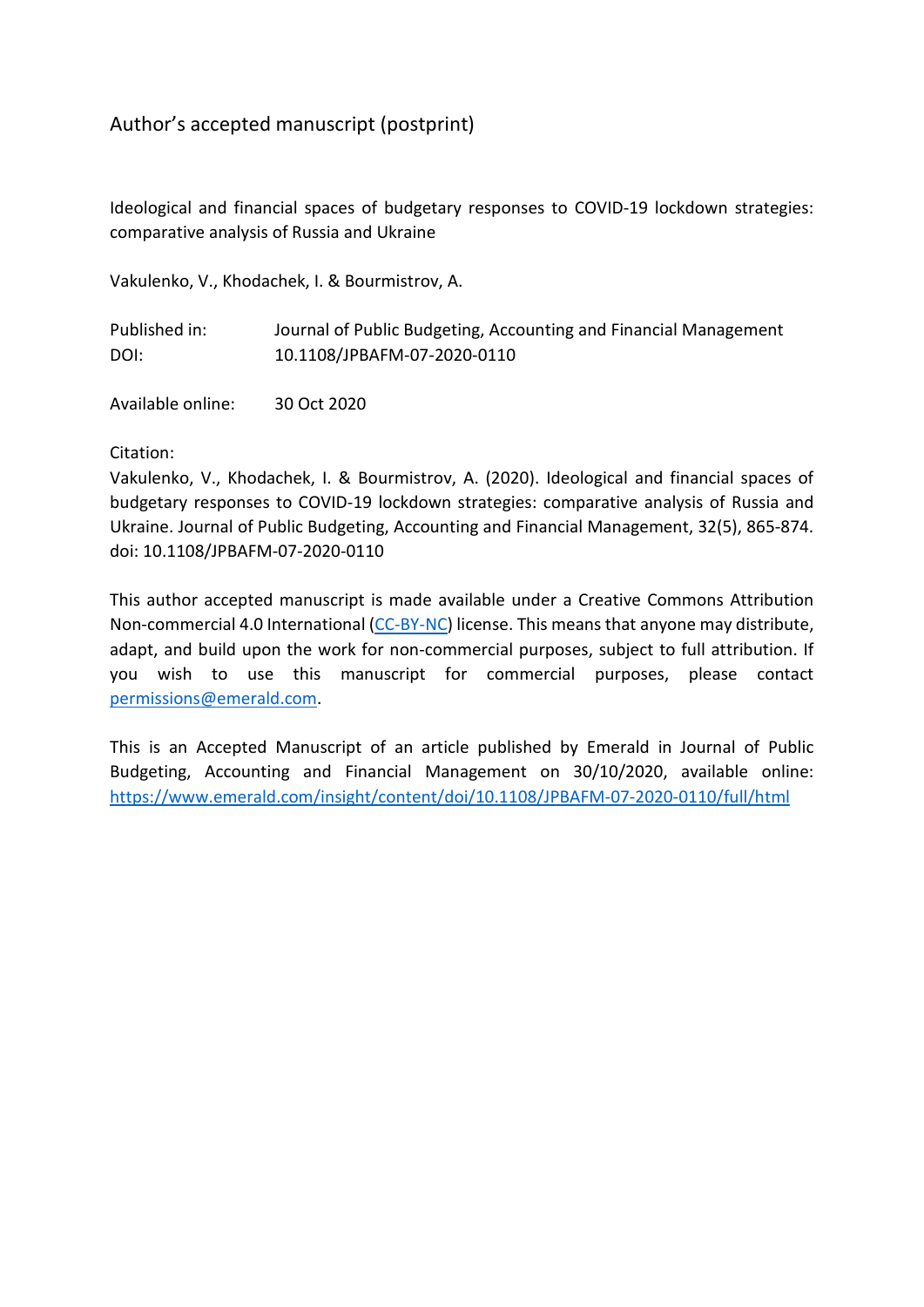

# **COVID-19 lockdown strategies: comparative analysis of Russia and Ukraine**

| emerald<br>PUBLISHING<br>Journal of Public Budgeting, Acco<br>& Financial Manag<br>Ideological and financial spaces of budgetary responses to<br>COVID-19 lockdown strategies: comparative analysis of<br><b>Russia and Ukraine</b><br>Journal of Public Budgeting, Accounting & Financial Management<br>Journal:<br>JPBAFM-07-2020-0110.R2<br>Manuscript ID<br>Manuscript Type:   Research Paper<br>Budgetary measures, Responses, Uncertainty, COVID-19, Ukraine,<br>Keywords:<br>Russia<br><b>SCHOLARONE™</b><br>Manuscripts | Journal of Public Budgeting, Accounting & Financial Management |
|---------------------------------------------------------------------------------------------------------------------------------------------------------------------------------------------------------------------------------------------------------------------------------------------------------------------------------------------------------------------------------------------------------------------------------------------------------------------------------------------------------------------------------|----------------------------------------------------------------|
|                                                                                                                                                                                                                                                                                                                                                                                                                                                                                                                                 |                                                                |
|                                                                                                                                                                                                                                                                                                                                                                                                                                                                                                                                 |                                                                |
|                                                                                                                                                                                                                                                                                                                                                                                                                                                                                                                                 |                                                                |
|                                                                                                                                                                                                                                                                                                                                                                                                                                                                                                                                 |                                                                |
|                                                                                                                                                                                                                                                                                                                                                                                                                                                                                                                                 |                                                                |
|                                                                                                                                                                                                                                                                                                                                                                                                                                                                                                                                 |                                                                |
|                                                                                                                                                                                                                                                                                                                                                                                                                                                                                                                                 |                                                                |

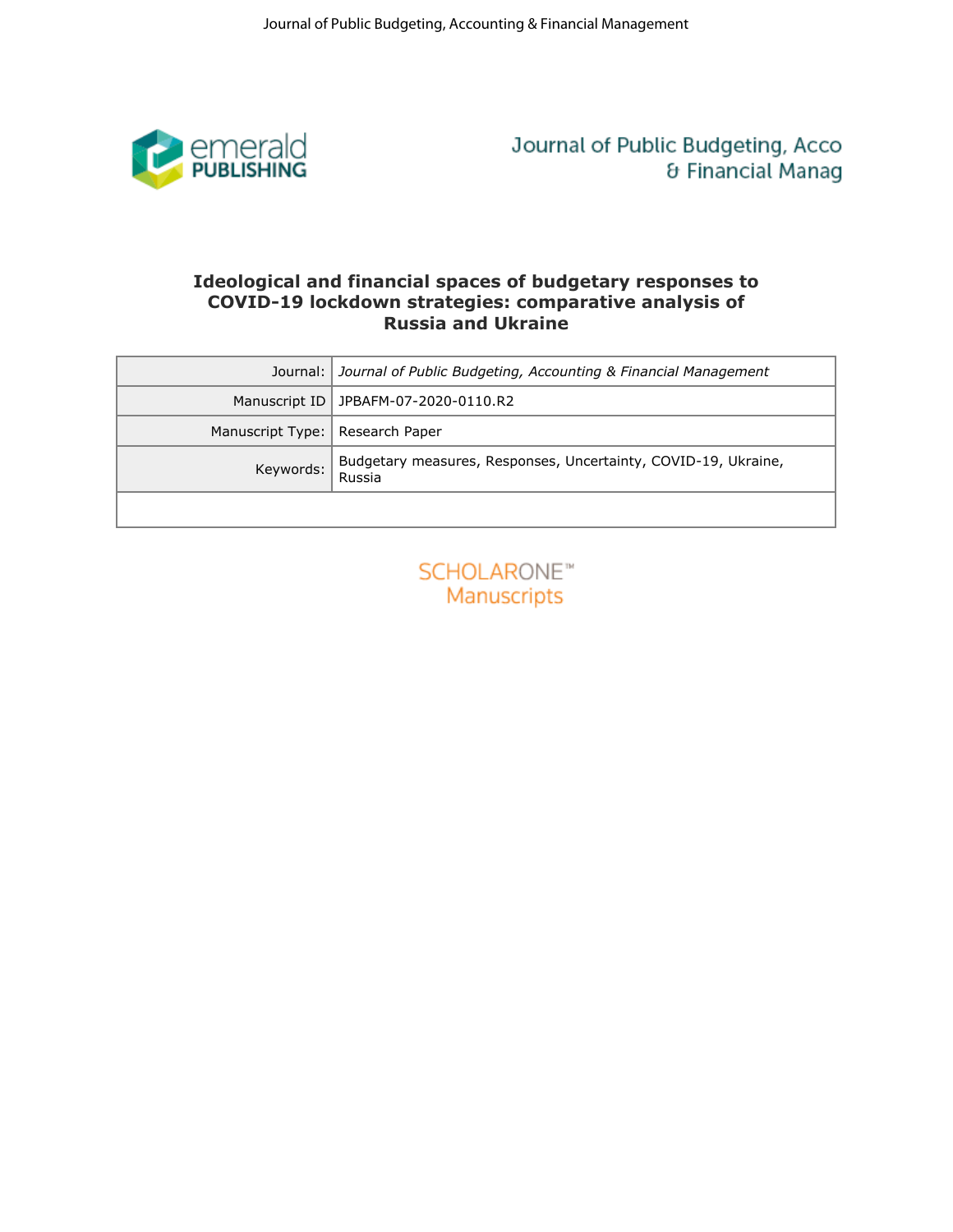# **Ideological and financial spaces of budgetary responses to COVID-19 lockdown strategies: comparative analysis of Russia and Ukraine**

# **Abstract**

**Purpose** – To compare Russian and Ukrainian central governments' reaction to the pandemic, reflected in extraordinary budgetary allocations, and to provide our understanding of how those allocations can be attributed to the two countries' different social, economic and political contexts.

**Design/methodology/approach** – The paper is built on secondary data analysis over a six-month period, i.e. January-June 2020, during which the real-time events were documented in a research diary. The data sources included budgetary and other relevant legislature, official reports from international agencies, news, press conferences and videos of interviews with key stakeholders.

**Findings** – The findings showed that uncertainty caused by COVID-19 and the corresponding lockdown policies in Russia and Ukraine have produced two divergent patterns of budgetary allocations: step-by-step budgetary allocations in Russia vs one emergency budget decision in Ukraine.

**Originality** – The paper explains the divergence of the central governments' budgetary decisions based on the same lockdown policy, in light of the different ideological and financial legitimized action spaces that frame governmental decisions.

**Keywords** – Budgetary measures, Responses, Uncertainty, COVID-19, Ukraine, Russia.

**Paper type** – Viewpoint

# **Introduction**

Journal of Financial Spaces of budgeting temperature and yesterday in the space of Rud Business Corollar Control in the space of Rud Business Corollar Control in the space of Rud Ural in the Control of the Control in the In the face of the sudden COVID-19 outbreak, the majority of world leaders moved to 'exceptional governance' practices (Sargiacomo, 2015). The most extreme measure, which had a devastating effect on national economies, was a lockdown policy, introduction of social and physical distancing, to prevent uncontrollable spreading of the virus, to flatten out the curve, in order to decrease the number of patients needing ventilators and to prevent the corresponding collapse of the healthcare system. Its immediate result was to force the cessation of such industries as tourism, sport, leisure, retail and other service-oriented activities, which strongly rely on close communication between people. This caused a domino effect, damaging other spheres of national economies, as logistics channels were disrupted, unemployment rates surged dramatically, and levels of consumption fell.

For central governments, such policies had to be reflected in appropriate extraordinary budgetary decisions that focused on balancing the allocation of financial resources to fight the virus with funds to mitigate the economic consequences of those "lockdown" policies. In this paper, we aim to compare Russian and Ukrainian central governments' reaction to the pandemic, reflected in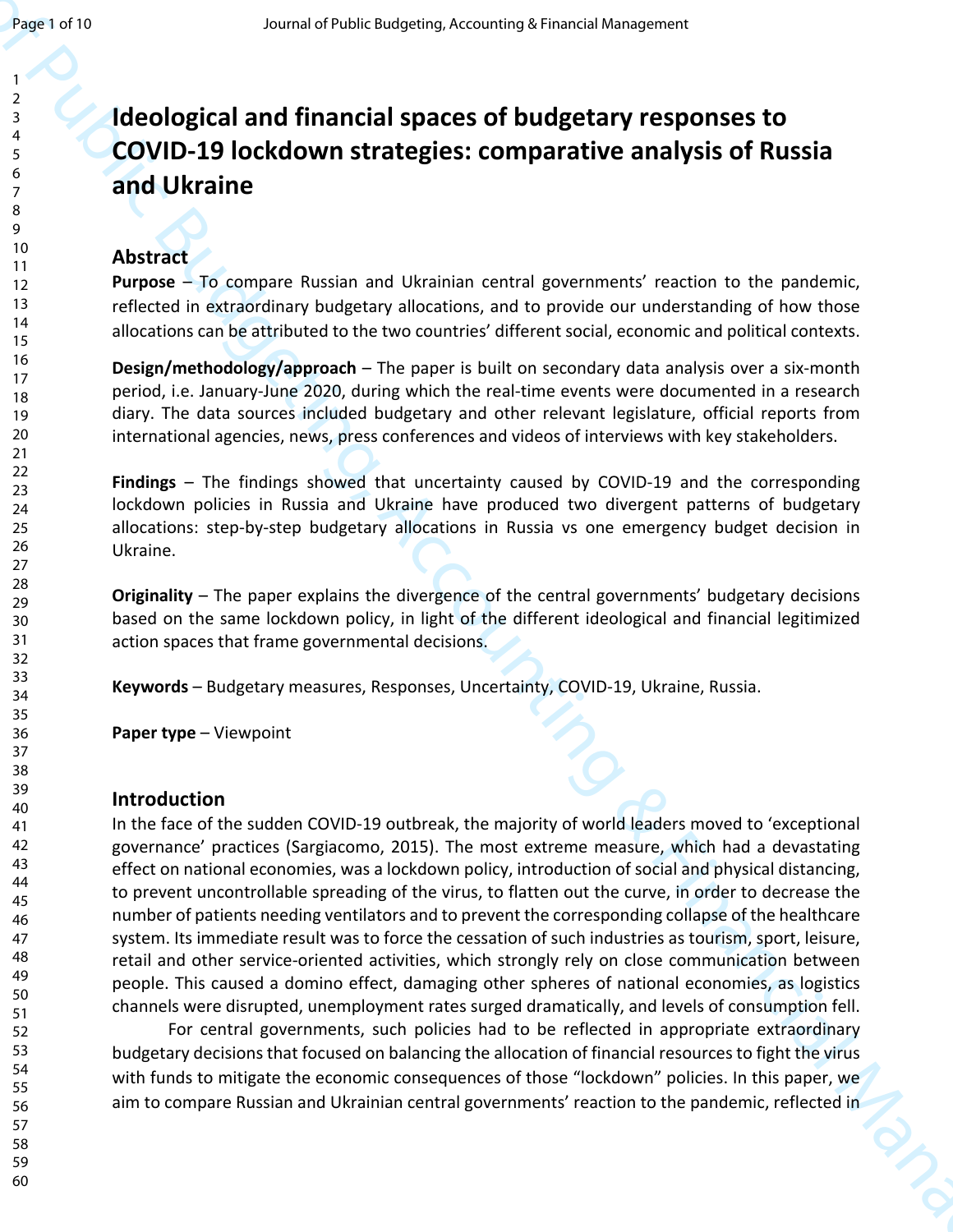Seamal of Public Business of Paya Bossines & Franchisk Streepers.<br>
The contributed by the system of a strengthene unit of the system of the financial Management of the financial Management Contributed by the system of a s extraordinary budgetary allocations, and to learn how those allocations can be attributed to the two countries' different social, economic and political contexts. Previous studies have discussed the means of and reasons for particular budgetary responses to exogenous shocks, in both Ukraine (Kravchuk, 2001; Åslund, 2015; Vakulenko, 2020) and Russia (Kudrin and Sokolov, 2017; Alexeev and Chernyavskiy, 2018; Klimanov *et al.*, 2020; Mau, 2020). However, the influence of COVID-19 has introduced novelty, and researchers have only just begun to grasp international experience of governmental reactions to the pandemic in developed countries (e.g., Andrew *et al.*, 2020; Ahrens and Ferry, 2020), developing countries (e.g., de Villiers *et al.*, 2020) and in some post-Soviet countries (e.g., Raudla and Douglas, 2020). Since budgeting involves "…translating financial resources into human purposes" (Wildavsky, 2002, p. 7), we focus on how budgetary allocations of resources to fight the virus and to mitigate the economic consequences (i.e. new and emerging purposes of the budget under the crisis) can be explained by countries' political, economic and social factors. To simplify the comparative analysis, we examine the governments' extraordinary budgetary decisions in light of two contexts: the ideological and financial legitimized action spaces of budgetary decisions (Mellemvik and Olson, 1996; Olson, 1990). Because governmental budgets are used to legitimize future actions, any extraordinary budgeting allocation processes, as a consequence of the COVID-19 lockdown, can be considered in terms of those two types of legitimate action spaces. While an ideological legitimized action space concerns political ideologies that shape the logic and priorities of budgetary allocations, a financial legitimized action space relates to the level of funding available for different activities. We trace the recent history of budgetary decisions, to understand how the introduction of similar lockdown strategies in both countries resulted in divergent responses, in terms of extraordinary budgetary allocations, and how those decisions can be explained by both the dominant ideology of each country's central government and their financial situation at the national level, both before and during the COVID-19 outbreak.

Methodologically, the viewpoint is built on the analysis of secondary data during a six-month period, i.e. January-June 2020. The retrospective data collection, which mainly involved the analysis of national legislature and budgetary decisions during the pre-pandemic period, was performed from the start of the year until mid-March 2020. From mid-March until June 2020, the authors documented real-time events, by keeping a research diary, updating on a weekly basis information about the budgetary measures applied in both countries in response to the pandemic. The data sources included budgetary and other relevant legislature, official reports from international agencies, news, press conferences and videos of interviews with key stakeholders.

The remaining paper is structured as follows. The next sections present the cases of Ukraine and Russia, by firstly describing their pre-pandemic situations and, secondly, analysing budgetary responses in both settings. The paper closes with a concluding discussion, comparing the two cases.

## **The case of Ukraine**

#### *Preamble: Ukraine on a pre-pandemic stage*

By the end of 2019, when the virus seemed to be located far away in China, the Ukrainian economic situation was worsening. According to the officially published report of the Ministry of Finance of Ukraine (2020b), actual revenues of the state budget in 2019 were less than 0.9 percent of that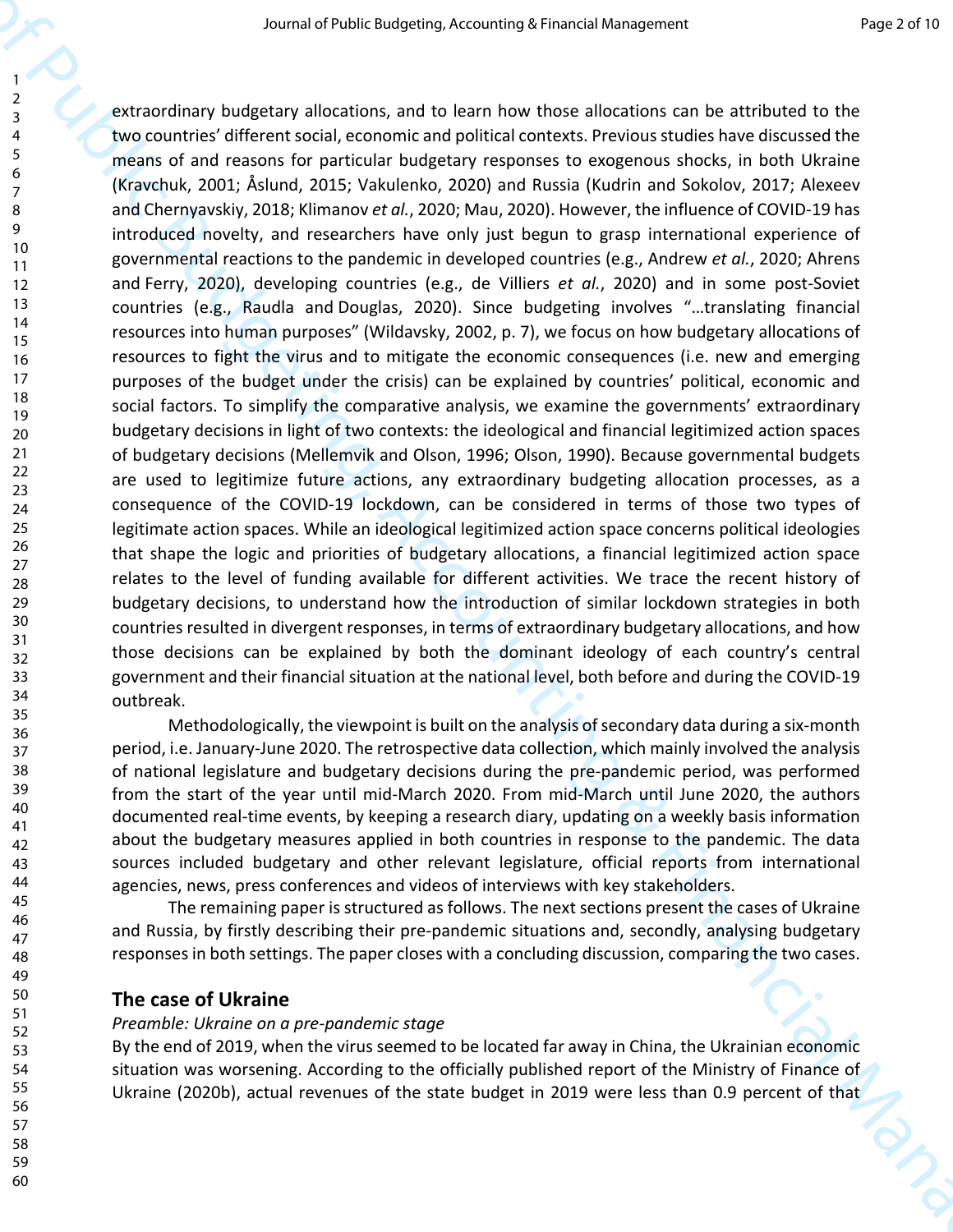planned. At the same time, the Ukrainian government reported that key budgetary programmes in social spheres, such as pensions, education and healthcare, were being financed. The deficit of the state budget in 2019 was approximately 2.2 percent of GDP. In a recent ranking of the financial strength of selected emerging economies, Ukraine held 53rd position out of 66 countries (The Economist, 2020a).

Journal of Public Business (Accounting technique is the same that is a polynomial of the same then, the Usine Business (Accounting the Hinding System and the same the Accounting System and Financial University of the Cont The negative macroeconomic trends, which occurred in the second half of 2019, resulted in a further decrease in state revenues from initially planned indicators. In January 2020, the actual revenues of the general fund of the state budget constituted 70 percent of that planned and, in February 2020, around 93 percent (Ministry of Finance of Ukraine, 2020a). The Cabinet of Ministers of Ukraine was heavily criticized by opposing parties in the Parliament for its poor fiscal policy. The situation was also heated by several political scandals involving Ukrainian higher officials. Against this background, in early March 2020, the president decided to dismiss the government, which also collided with instability caused by COVID-19 approaching Ukrainian borders. In light of the economic downturn and political turbulence in Ukraine, the level of preparedness for the approaching global crisis caused by COVID-19 was weak and required decisive budgetary action from the government regarding how to share the scarce resources.

### *The 'emergency' budget*

On March 4, 2020, after the complete resignation of the Cabinet of Ministers, the new Prime Minister was appointed, along with several other ministers. From the first day of the new Cabinet, governmental rhetoric asserted that the virus situation was viewed with deep concern. However, the government was challenged by uncertainties about the future and the current weak economic position, which, in a way, framed the logics of the appropriate budgetary response.

After the first registered COVID-19 case on March 3, the central government faced a dilemma: "what to save first" – the economy or human lives? The choice was made to protect citizens. The governmental reaction was to approve the law "On Amending Certain Legislative Acts of Ukraine aimed at Preventing the Occurrence and Spread of Coronavirus Disease (COVID-19)" on March 18, 2020. Starting from April 1, a hard lockdown was introduced, which forbade visiting public places without wearing a facemask, being outside in groups of more than two people and visiting parks or other open-air recreational or sporting facilities. The government's choice of stricter measures government raised the question of how to preserve "secured budgetary items", as defined in the Budgetary Code of Ukraine (Verkhovna Rada of Ukraine, 2010), while at the same time providing an adequate response, without announcing a default budget.

The actual budgetary response – labelled an "emergency budget" – appeared on April 13, 2020. This was the Ukrainian government's attempt to respond to the pandemic, by simultaneously increasing expenditure for healthcare and cushioning the consequences of the economic crisis. The "emergency budget" significantly addressed issues concerning the social protection of citizens. This measure was introduced mostly in response to the economic consequences of the lockdown. The main issues addressed as a social protection package included pensions, unemployment and other benefits, subsidies to the population, and payment for housing.

One of the biggest packages was directed at supporting pensioners (US \$750 mln in total). It included, first, one-time financial support (approx. US \$37) to pensioners with a monthly pension of less than US \$188; this was also paid to the disabled. Second, from April 1, 2020, an additional US \$18 was added for pensioners over 80 with a monthly pension of less than US \$345; finally, from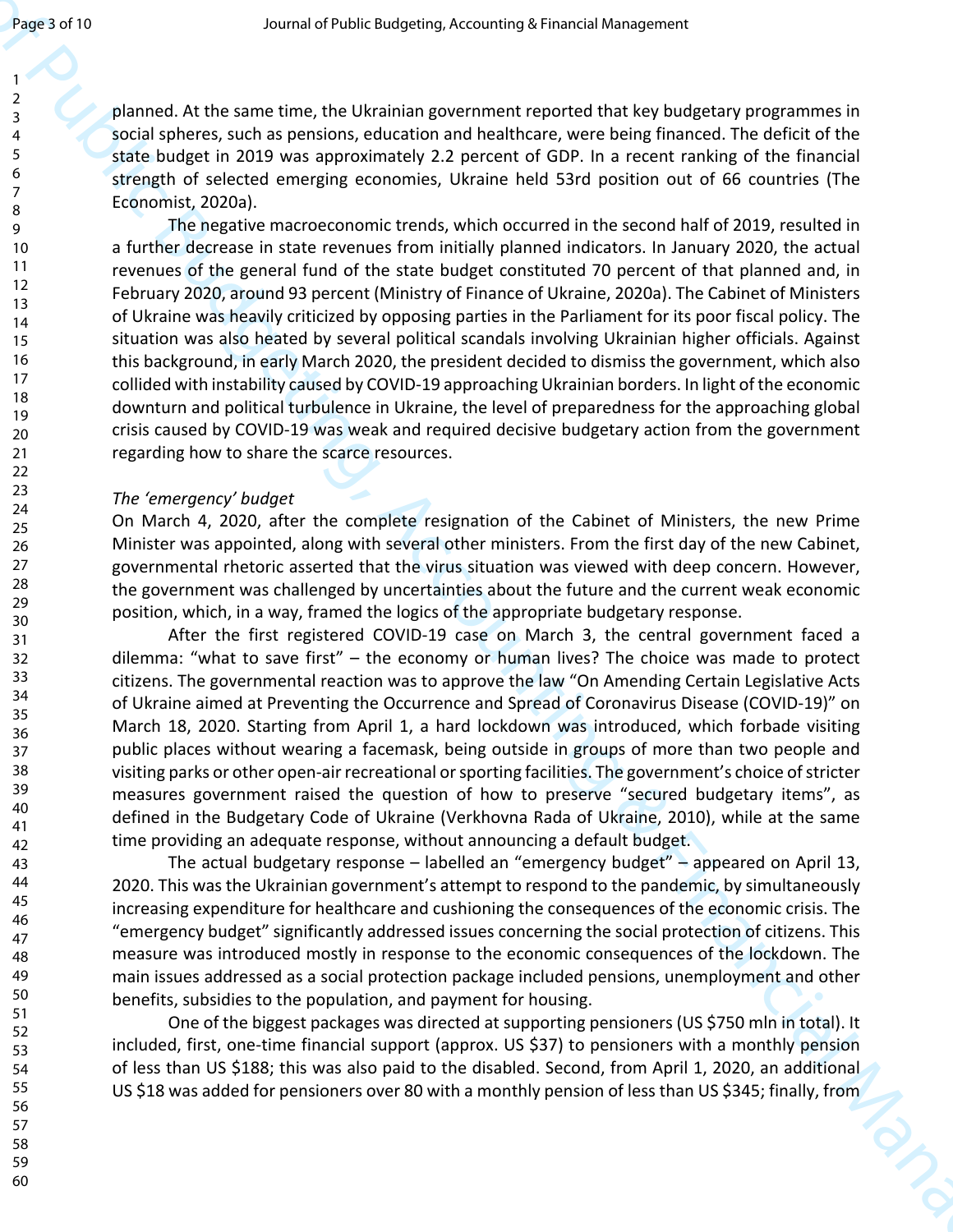May 1, 2020, there was a planned 11 percent increase in pensions for pensioners with 30-35 years' working experience. Rules for speeding up the payment and regarding the amount of unemployment benefits were revised. Support to the unemployed was estimated at US \$47 mln, and partial unemployment benefits worth US \$177 mln were planned as payments to small and medium enterprises (SMEs) during the lockdown, to compensate for the cost of wages to employees whose working hours were reduced.

In addition, the government approved a large package of support for healthcare workers, promising a 300-percent increase in their salaries and additionally allocating around US \$592 mln to the salaries of medical workers involved in the fight against the pandemic. Additional expenditure for healthcare concerned the procurement of equipment and the means of protection for hospitals, constituting total healthcare expenditure of US \$615 mln.

As regards securing business from the economic consequences, SMEs received additional support, in terms of aid to several categories of self-employed entrepreneurs with children under 10 years of age (worth US \$60 mln). Furthermore, the measures included changes to the legislature regarding the easing of taxation, the lifting of several penalties, a moratorium on debt repayments, i.e. "credit vacations", and, in some cases, exemption from paying rent (KPMG, 2020).

Most of the expenditure listed above was financed by the "emergency budget", through a specially established fund for fighting COVID-19, in total worth US \$2.42 bln. Importantly (and surprisingly), when forming the budgetary response to COVID-19, all branches of central government united in recognizing the threat of the pandemic's consequences to vulnerable citizens. During March-April 2020, people did not collectively articulate their needs; only individual cases of doctors or entrepreneurs concerned about the situation appeared in the local news. In this way, the central government lobbied for their interests and initially saved a big portion of "budget pie" for social protection.

Seamal of Public Business (measures a free positive for Public Business (measures a free positive for Public Business (measures and the public Business (measures)  $\frac{1}{2}$  with the public Business (measures) and the meas Nevertheless, it would be impossible for the "emergency budget" – with its dramatic increase in the deficit of up to 8 percent of GDP, to cover all unplanned expenditure – to be approved without significant support from other large stakeholders. The internal stakeholder – large business – was the first to react to the pandemic. Facing a shortage of medical supplies to fight COVID-19, in mid-March, a meeting was initiated between large business representatives and the Office of the President. Large business agreed to support the state by purchasing the means of protection, and a private fund for the elimination of COVID-19 consequences was established by the Office of the President. The totally collected means from private businesses was worth US \$14 mln. This money was directed towards purchasing masks, respirators, tests, gloves, thermometers and other items from Ukrainian and Chinese suppliers. All expenses related to deliveries from abroad were also covered by the fund. The purchased goods were distributed to healthcare and police workers, hospitals and pharmacies, all of which faced shortages of protective equipment. At the same time, large business used this opportunity to secure its ongoing retail, by selling not only the means of protection but also regular goods to customers. At the beginning of May, the media highlighted a wave of scandals: one hypermarket chain – which, as it turned out, had also financed the fund – remained open during the lockdown, despite state restrictions.

As the situation evolved, it became clear that Ukraine was unable to sustain all its needs. Central government initiated negotiations with the International Monetary Fund (IMF), without which the Ukrainian economy could have been doomed. As an influential financial institution, the IMF agreed to support the Ukrainian economy by providing a US \$5-bln stand-by programme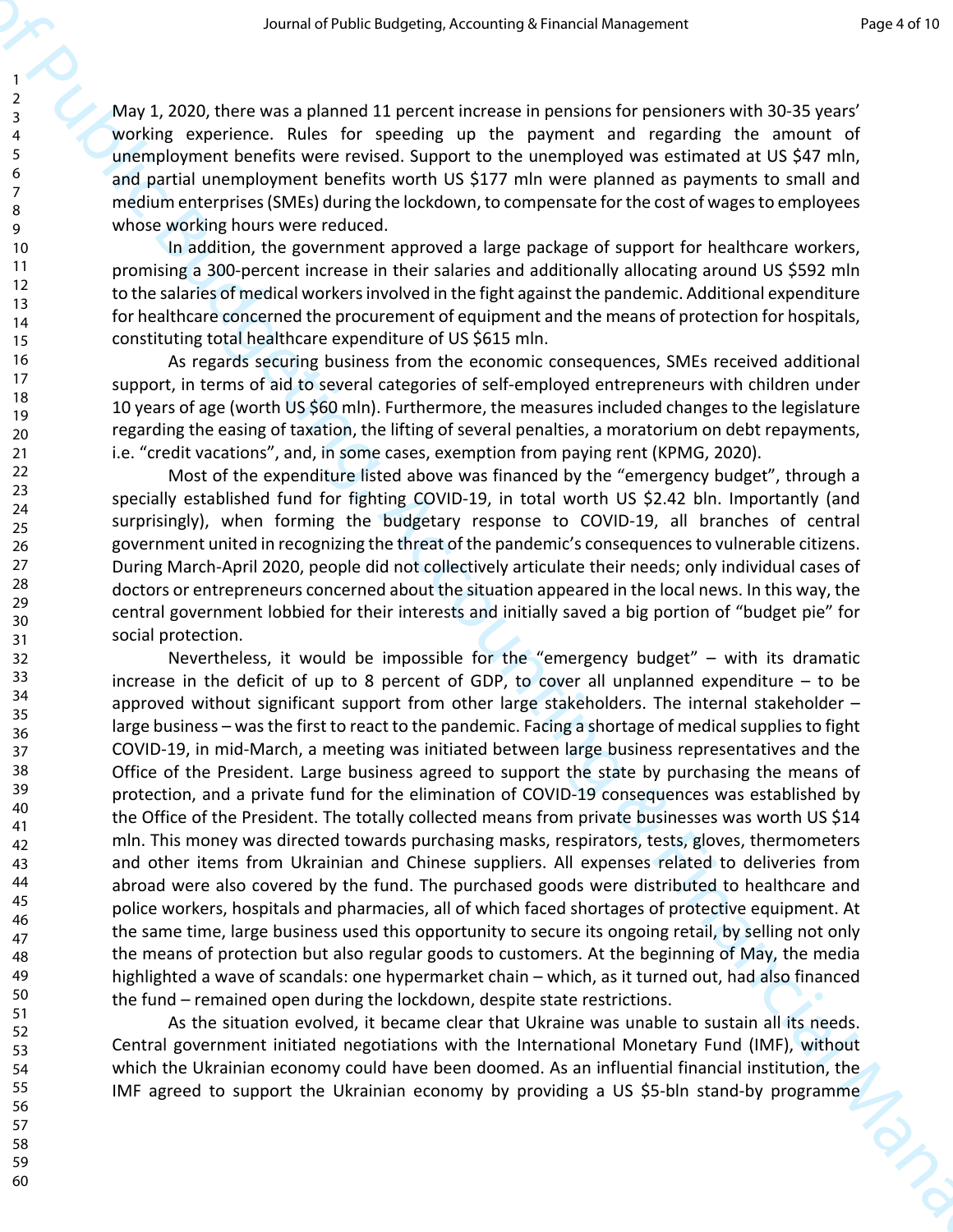(around half of Ukraine's budget deficit). Importantly, two concrete conditions for the Ukrainian government were set, upon which the IMF would agree to approve the stand-by programme. The first was the adoption of the law lifting the ban on buying and selling farmland, which resulted in the opening of the land market. The second involved the law on securing the prevention of the reprivatization of nationalized banks. For Ukraine, it was hard to accept both laws; they were highly controversial and politicized, as they could affect the interests of Ukrainian oligarchs. Nevertheless, due to a unique political configuration in Ukraine, which occurred in 2019 after the remarkable victory of Volodymyr Zelensky in the presidential elections and his party's successive win in parliamentary elections, taking more than the half the seats in the Parliament, thus establishing a so-called "monocoalition", these laws were approved – despite strong opposition from other parties. Only after this, at the end of May, did the IMF sign a new 18-month stand-by to support the Ukrainian budget in mitigating the negative effects of COVID-19 (IMF, 2020).

# **The case of Russia**

## *Preamble: Russia on a pre-pandemic stage*

Journal of Public Budgeting, Accounting to the properties of the public Budgeting of the public Budgeting of Public Budgeting Control of the public Budgeting Control of the public Budgeting Schemes in the small Specific B Russia entered 2020 with an enormous budget "airbag". In addition to US \$600 bln in international reserves, the Russian federal budget faced a surplus of US \$15 bln, due to the 2-percent increase in VAT in 2019 and a major underspending on investment programmes in 2019. Moreover, Russia could boast US \$170 bln in its National Welfare Fund (NWF) as extra revenue from oil and gas, regulated by a so-called "budget rule". The latter states that the revenue from oil and gas taxes and tolls above the projected oil price of \$40 per barrel of Urals is to be sterilized in the NWF and thus may not cover annual budget spending (Federal Law 262 FZ, 2017). Since the NWF's mandate prioritizes high quality securities, its liquidity is restricted, provoking criticism from experts and leftwing politicians, who urge the government to use the NWF to fuel social welfare and infrastructure development programmes. Therefore, after the resignation of Medvedev's government in January 2020, the newly appointed government announced the spending of the NWF money for development purposes in February (FT, 2020). Thus, in March 2020, the federal government invested US \$29 bln of the NWF to acquire 50 percent of Sberbank (Russia's largest listed company) from the central bank, which channelled this de-sterilized money into the national bank system (WSJ, 2020). Considering a rather low total external debt of US \$457.7 bln (Russian central bank, 2020a), rich reserves put Russia into a well-prepared and financially sustainable category, ranked 5th out of 66 countries (The Economist, 2020a). Therefore, Russia seemed to be financially wellcushioned from COVID-19 economic shocks (Kramer, 2020).

The Russian government introduced a ban on travel to China and restrictions on travel to Italy and Spain, postponing the rapid growth of infections inside Russia. However, this did not prevent it from introducing quarantine and lockdown in most people-to-people service sectors, creating ripple effects for the whole economy. As a quarantine arrangement, the president announced so-called "non-working days" from March 30 onwards. This was the most controversial arrangement because of the uncertain status of these days. Enterprises were prohibited from operating, but the support measures required them to keep 80 percent of staff employed. The "nonworking days" were widely criticized in the opposition media. While the official media were quite convincing and seemed to be transparent in publishing daily statistics, the central authorities failed to explain the risks and potential consequences of the pandemic, which led to mass violation of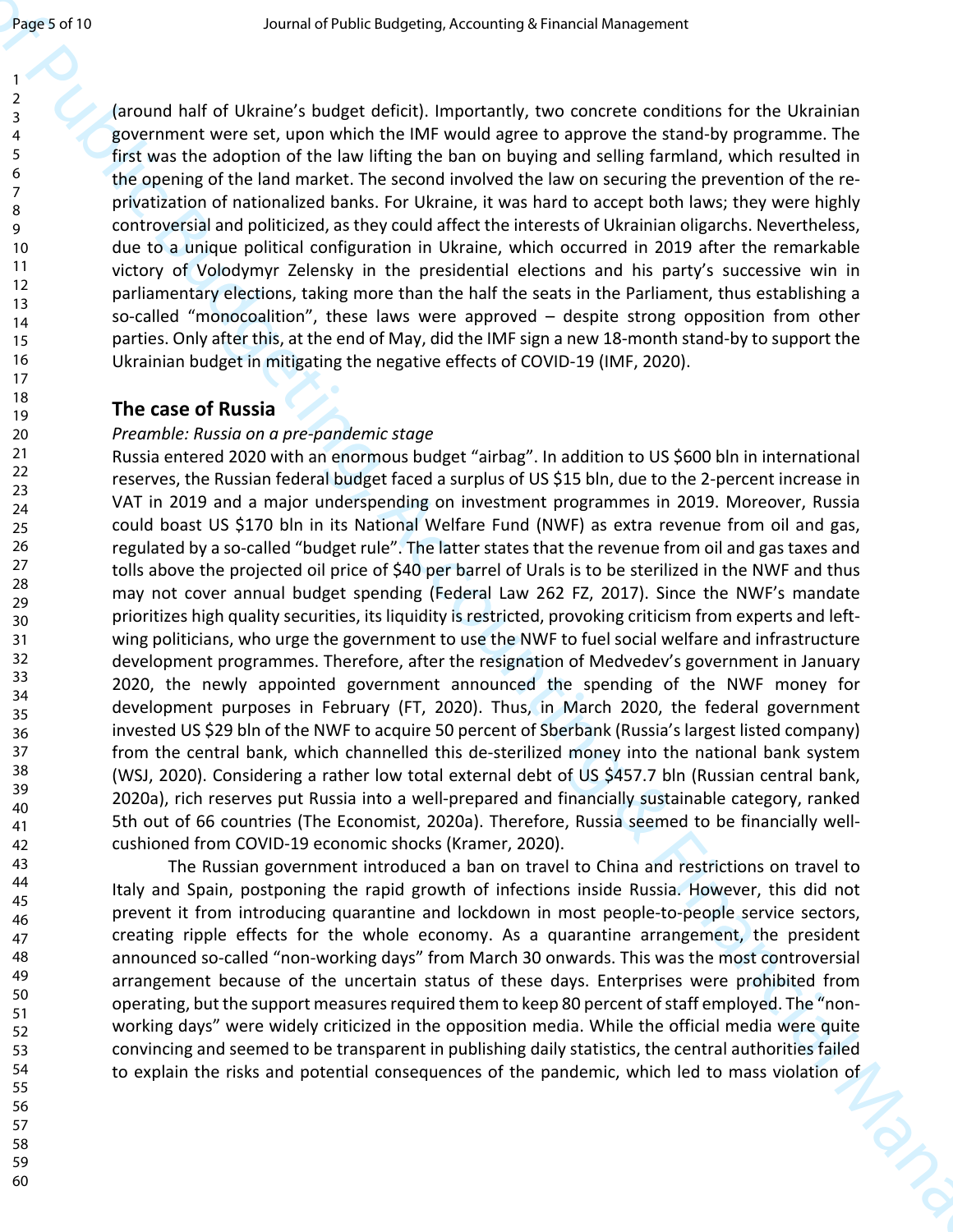anti-virus restrictions and quarantine sabotage. In a way, this is reminiscent of a Russian saying: "The rigidity of Russian laws is compensated by voluntary obedience in their implementation".

### *Emergency budgetary responses*

While the pandemic was unfolding, affecting the largest cities and spreading to the regions, the federal authorities announced anti-crisis measures in three packages. The first budgetary response package was announced in March and concerned banks and strategic enterprises through monetary policy measures. A joint announcement by the federal government and the central bank concerned the sustainability of economic development (Russian central bank, 2020b). The package aimed at coping with global markets' volatility, delays and restrictions in cross-border communications and limited access to funding. As non-monetary measures, the central bank committed to not devaluing the ratings of enterprises affected by the above-mentioned consequences.

The second support package was introduced in April and concerned strategically important enterprises and households. The package accounted for 1 trillion roubles (US \$15 bln) in total, half of which concerned budget funds, while the other half came in the form of government loan guarantees. Social benefits in various forms accounted for US \$4.3 bln, of which US \$2.2 bln went to subsidizing salary losses at a minimum wage level of US \$180.

The third support package, primarily aimed at supporting households and SMEs, was announced in May. While all measures before this package were targeted at the most suffering enterprises and citizens, for the first time, the president announced unconditional direct payments of \$150 to all families with children under 16 years of age. As a stimulus policy for social and medical care staff, the third package assigned bonuses of up to \$900 to each for three months. Responding to forecasted unemployment growth, the third package included the return of 2019 income tax payments to self-employed specialists, as well as tax exemptions for 1.5 million SMEs. Overall, support within the three packages in March-May accounted for 3 trillion roubles (US \$39.9 bln).

On May 28, the federal government announced a new national plan for restoring the economy after the COVID crisis. The plan contained 500 items up until December 2021 and aimed at increasing citizens' income, softening unemployment, and steadying economic growth based on new technologies and labour market innovations, as well as boosting export and importsubstitution measures. It was expected that all anti-virus restrictions would be eliminated by the end of the period, and the economy growth rates would exceed world average levels, specifically, more than 2.5 percent, with maximum 5-percent unemployment.

Search of Public Business (1997) and the search of the search of the search of the search of the search of the search of the search of the search of the search of the search of the search of the search of the search of the However, the public did not seem very convinced by this plan, since the official discourse became over-politicized through the domination of the legitimacy agenda connected to the announced changes to the constitution. While the virus pattern flattened and the infection curve plateaued in mid-June, the country was preparing for the referendum on major amendments to the constitution on July 1, to create the legal basis for President Putin to "nullify" his previous terms and retain power until 2036. Thus, the further introduction of anti-crisis policies turned into a prereferendum campaign. On June 23, in his address to the nation, President Putin announced one more round of unconditional direct payments of US \$150 to all families with children under 16 years (27 million children in total), to be transferred on July 1: voting day. Other initiatives announced in this address included lower (6.5 percent) subsidized mortgage rates for young families and major<br>tax exemptions for IT companies. tax exemptions for IT companies.

60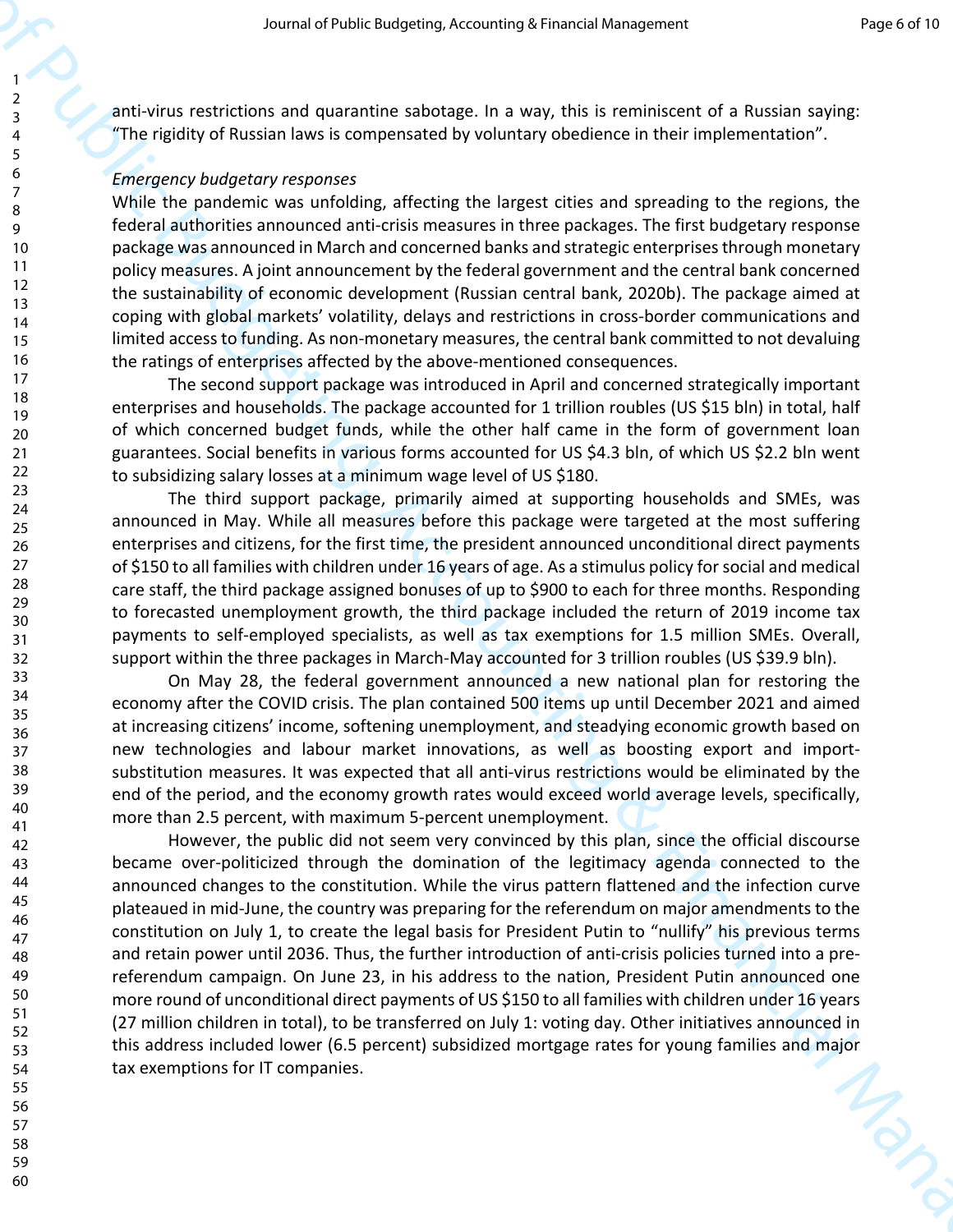To fight COVID-19, the Russian central government was reluctant to use the NWF for "socially oriented" measures and tried to compensate for the hit to the national budget by finding new sources of budgetary income. For instance, the tax on dividends received from offshore holdings increased from 2 to 15 percent (The Economist, 2020b). The first step towards the adoption of a progressive income tax scale was to increase the rate from 13 to 15 percent for all whose annual income exceeded US \$72 thousand. While the former cost US \$3.9 bln, the latter would provide an annual inflow of US \$1 bln to the federal budget.

On June 24, Moscow held a World War 2 (WW2) victory parade, attended by all former Soviet republic leaders, except those of Ukraine and Georgia. Official media coverage of the parade drew parallels between the COVID-19 fight and the WW2 victory: perhaps not the best idea because the Soviet Union lost 27 million people in WW2. The 2020 COVID-19 losses of 10,000 people from more than 700,000 infected in this sense of course seem to be a great achievement. However, the economic losses of the anti-virus arrangements promise to be much more dramatic: Russia is forecast to lose 4-6 percent of GDP in 2020 (Vedomosti.ru, 2020).

Journal of Male Toward (Male Toward Theorem is a second of the Bureau of the Bureau of the Bureau of The Bureau of The Bureau of The Bureau of the Bureau of the Bureau of the Bureau of The Bureau of The Bureau of The Bure Announced in June 2020, the government's anti-crisis recovery plan accounted for US \$115 bln (Rambler.ru, 2020), of which small and large enterprises would receive US \$20 bln, families with children around US \$15 bln and Russian regions US \$20 bln, to maintain budget sustainability. However, despite the fall in oil and gas markets, the government did not suspend major infrastructure project spending, accounting for US \$28 bln. Although it was unclear who might benefit most among large companies from the recovery plan, the media suggested potential beneficiaries of the NWF money, connected to Sberbank acquisition. These were Russian defence industry enterprises and state-owned conglomerates, such as the railway monopoly, the state nuclear corporation and state-owned oil and gas companies, as well as privately owned mining companies with huge investment programmes requiring major funding but unable to raise it, due to the sanctions regime (Banki.ru, 2020).

# **Concluding discussion**

This section presents our reflections on the two cases of Russia and Ukraine, whose central governments approached the COVID-19 pandemic with similar lockdown measures but ended up with two quite different ways of approaching extraordinary budgetary allocations related to the lockdown. The Russian approach was to face the consequences of lockdown due to COVID-19 uncertainty by making incremental and sequential budgetary decisions, allocating resources to different sets of measures, prioritizing big enterprises and, only later, households and SMEs. The Ukrainian approach was quite different: in the face of lockdown, to gather different stakeholders together and, through a wider discussion, create "one emergency budget".

In making sense of why the same lockdown strategy resulted in two different budgetary allocation approaches, it could be useful to scrutinize those budgetary decisions in the light of the interplay between ideological and financial legitimized action spaces (Mellemvik and Olson, 1996; Olson, 1990) under the pandemic crisis conditions.

In the case of Russia, the central government's budgetary allocations seem to be rooted in the ideologically legitimized action space of preserving the existing Russian "corporate state", which, over the last decade, has also been founded on an increasingly isolationistic international policy. The key governmental elite responsible for budgetary decisions and spending have, over decades, demonstrated increasing de-coupling from the rest of society. While major budget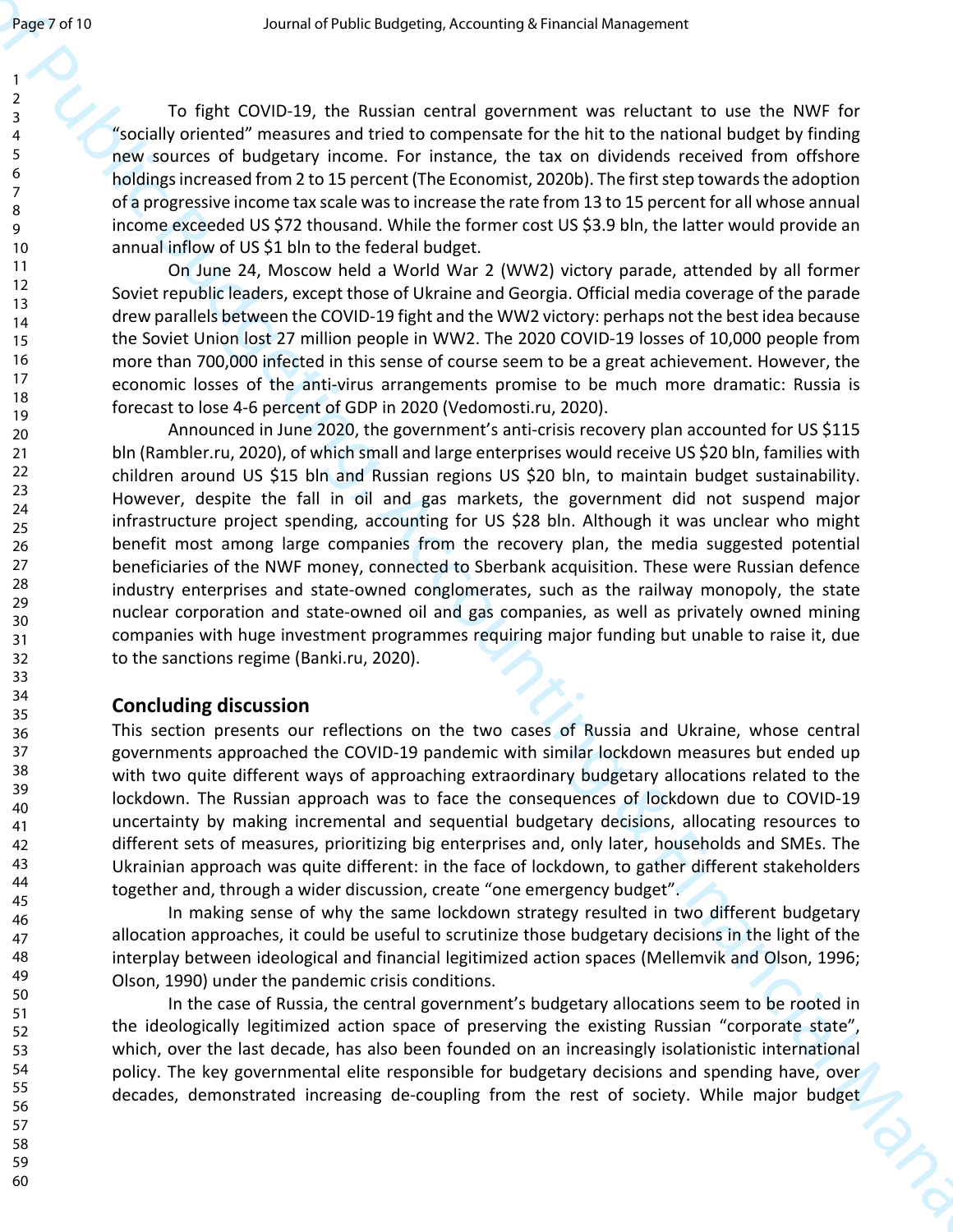revenues come from large enterprises – predominantly oil and gas and most often state-controlled – it would be irrational to expect the emergency packages to be oriented primarily towards SMEs and households. On the contrary, COVID-19 and the anti-crisis campaign served as a legitimation exercise to convince voters to accept amendments to the constitution, allowing the current president to rule until 2036. Internal opposition, as well as Western media, criticized these actions for being rent-seeking behaviour and usurping control over national resources and the allocation of governmental budgetary funds (Berdy, 2020). Under such ideology and quite low democratic control, the lobbying by state corporations and big businesses is not surprising (Matveev, 2019). It could also explain why governmental support to households and SMEs was rather low and rather late, compared to other countries in the same economic situation (The Economist, 2020b).

In terms of financial legitimized action space, the COVID-19 pandemic and the related expectation of continued low future oil prices could create uncertainty for the governmental elite in respect of long-term financial consequences regarding how great the financial resources available to those actors in the future would be. In terms of budgeting, this forges a strategy of saving rather than spending, caution when budgeting for extraordinary expenditures and balancing those with additional sources of income, e.g. new taxes. The step-by-step approach of a relatively rich but at the same time uncertain petroleum corporate state resembles the politics of muddling through (Lindblom, 1959): introducing incremental changes based on an agreed policy, mostly based on past experience.

In the Ukrainian case, the central government's extraordinary budgetary allocations seemed to be influenced by its weak financial condition and huge uncertainty regarding how to fund COVID-19 extraordinary expenditure. Under such conditions, it seemed to be financially legitimate to bring each stakeholder that can contribute funding to the negotiation table: national large businesses and, most importantly, international donors. Intertwined with this, such a strategy is ideologically legitimized by the notion of an internationally open democratic state in times of crisis, which recognizes the risks, encourages contributions from socially responsible businesses and is ready to take additional responsibilities for borrowed funds. Yet this strategy requires a wide parliamentary consensus on how to handle the pandemic, based on the needs of and contributions from different types of stakeholders in the society.

Source of the third is ensured when the state of the state of the state of the state of the state of the state of the state of the state of the state of the state of the state of the state of the state of the state of the Approval of the "emergency budget" took almost one month from the introduction of the first lockdown measures. This signalled an uneasy negotiation process between various stakeholders. Nevertheless, in the face of COVID-19 and the approaching economic crisis, it was remarkable in the Ukrainian case that several situational coalitions appeared in different settings when forming the budgetary response to the pandemic. Specifically, the Office of the President cooperated with large business, while the Prime Minister and his Cabinet negotiated with the IMF. The conditions set by the international donor called for consent among oppositional parties. This resulted in some parties supporting the land and banking reforms, while others refused to vote. Although the process of achieving consensus was long, challenging and tense, all stakeholders united to address the threats of the pandemic. In a nutshell, Ukraine's budgetary response was built on the idea that those suffering from COVID-19 should be supported by the state and, thus, receive their share of the "emergency budget".

Thus, we conclude that the same lockdown policy in Russia and Ukraine, as a response to the COVID-19 pandemic, resulted in divergent central governments' budgetary decisions, in light of different ideological and financial legitimized action spaces. It will be interesting to follow this up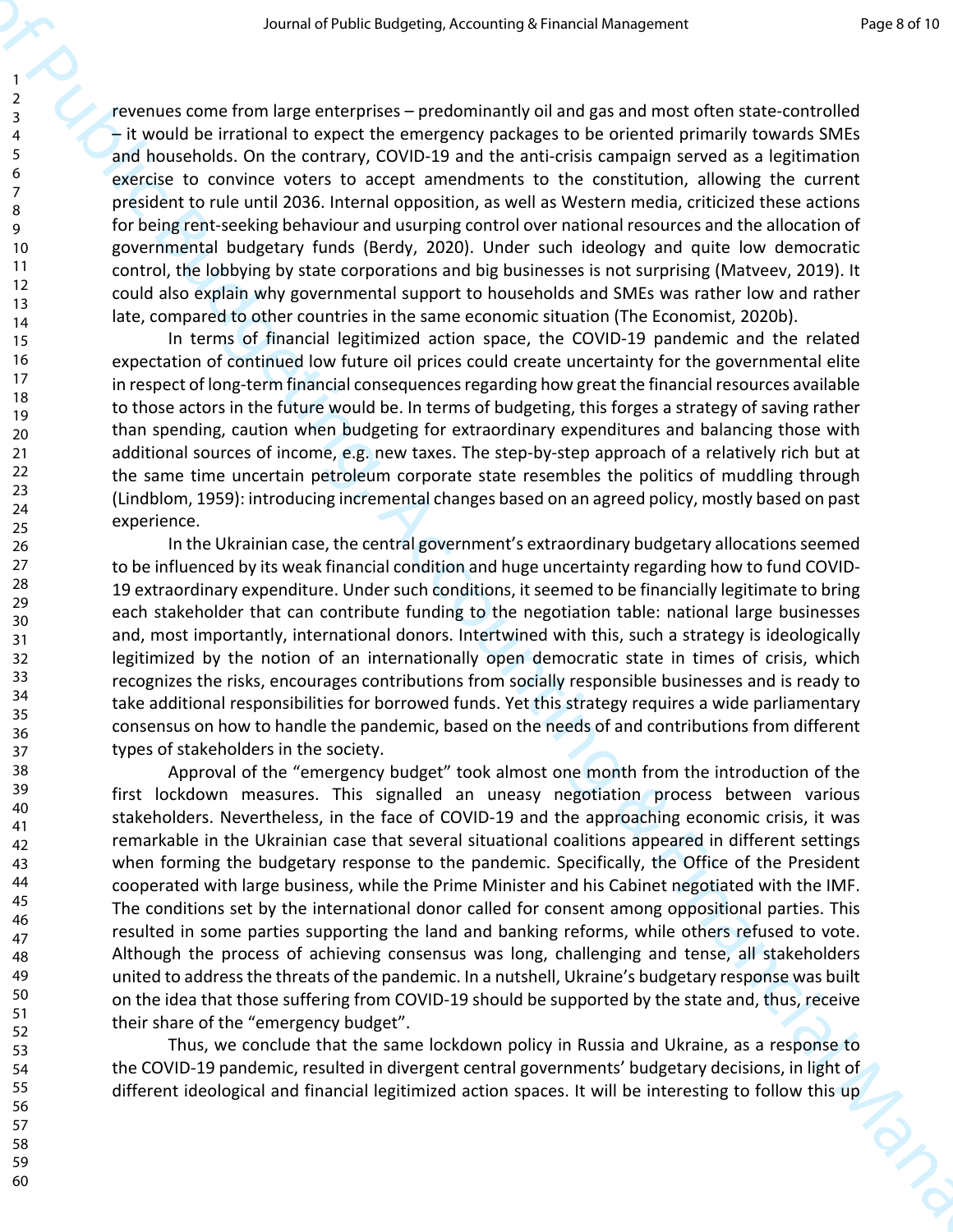Journal of Public Mostern Assumed Prior Results of Public Mostern and the Control of Public B[ud](https://doi.org/10.1108/JPBAFM-07-2020-0098)geting, and the Control of Publi[c](https://www.politico.eu/article/how-russias-coronavirus-crisis-got-so-bad-vladimir-putin-covid19/) Budgeting, and the Co[nt](http://static.kremlin.ru/media/acts/files/0001201707300014.pdf)rol of Public Budget[in](https://home.kpmg/xx/en/home/insights/2020/04/ukraine-government-and-institution-measures-in-response-to-covid.html)g, [an](https://www.nytimes.com/2020/03/20/world/europe/russia-coronavirus-covid-19.html)d the Control of Public Mostern and the Ch with further studies on how the COVID-19 pandemic and lockdown strategies were handled in other countries, in terms of extraordinary budget allocations and the effects they had on society and the economy, so that we can better understand how the effects of similar lockdown strategies can be attributed to the social, economic and political contexts of budgeting in those countries.

## **References**

- Ahrens, T. and Ferry, L. (2020), "Financial resilience of English local government in the aftermath of COVID-19", Journal of Public Budgeting, Accounting & Financial Management, Vol. ahead-of-print No. aheadof-print. https://doi.org/10.1108/JPBAFM-07-2020-0098
- Alexeev, M. and Chernyavskiy, A. (2018), "A tale of two crises: Federal transfers and regional economies in Russia in 2009 and 2014-2015", *Economic Systems*, Vol. 42 No. 2, pp.175-185.
- Andrew, J., Baker, M., Guthrie, J. and Martin-Sardesai, A. (2020), "Australia's COVID-19 public budgeting response: the straitjacket of neoliberalism*",* Journal of Public Budgeting, Accounting & Financial Management, Vol. ahead-of-print No. ahead-of-print. https://doi.org/10.1108/JPBAFM-07-2020-0096
- Åslund, A. (2015), *"Ukraine: What went wrong and how to fix it"*, Peterson Institute for International Economics, Washington, D.C.
- Banki.ru (2020), *"Roads, tanks and oligarchs. Who will get 1 trillion roubles from NWF and what it will turn out for Russians?",* Banki.ru 27 August, 2019, available at: https://www.banki.ru/news/daytheme/id=10904385 (accessed 10 June 2020).
- Berdy, M.A. (2020), *"*How Russia's coronavirus crisis got so bad. Letter from Moscow"*, POLITICO,* available at: https://www.politico.eu/article/how-russias-coronavirus-crisis-got-so-bad-vladimir-putincovid19/ (accessed 26 June 2020).
- de Villiers, C., Cerbone, D. and Van Zijl, W. (2020), "The South African government's response to COVID-19", Journal of Public Budgeting, Accounting & Financial Management, Vol. ahead-of-print No. aheadof-print. https://doi.org/10.1108/JPBAFM-07-2020-0120
- Federal Law 262 FZ (2017), Federal law *"On amendments in the Budget Code of Russian Federation regarding use of federal budget revenues from oil and gas",* approved July 29, 2017, available at: http://static.kremlin.ru/media/acts/files/0001201707300014.pdf (accessed 10 June 2020).
- FT (2020), "Russian ministry to buy control of Sberbank", *Financial Times*, 11 February, available at: https://www.ft.com/content/0e370ae8-4cf3-11ea-95a0-43d18ec715f5 (accessed 10 Jun 2020).
- IMF (2020), "*IMF and Ukrainian authorities reach staff level agreement on a new stand-by arrangement to help to address COVID-19 pandemic",* available at:

https://www.imf.org/en/News/Articles/2020/05/21/pr20223-ukraine-imf-and-ukrainian-authoritiesreach-staff-lvl-agreement-new-sba-address-covid19 (accessed June 4, 2020).

- Klimanov, V.V., Kazakova, S.M. and Mikhaylova, A.A. (2020), "Economic and fiscal resilience of Russia's Regions", *Regional Science Policy and Practice*, Vol. 12 No. 4, pp.627-640.
- KPMG (2020), "*Ukraine. Government and institution measures in response to COVID-19",* available at: https://home.kpmg/xx/en/home/insights/2020/04/ukraine-government-and-institution-measures-inresponse-to-covid.html (accessed 25 May 2020).
- Kramer, A. (2020), "Thanks to sanctions, Russia is cushioned from virus's economic shocks", *The New York Times*, available at: https://www.nytimes.com/2020/03/20/world/europe/russia-coronavirus-covid-19.html (accessed 26 June 2020).
- Kravchuk, R. (2001), "The path of financial management improvement: The case of Ukraine, 1991-1998", *Journal of Public Budgeting, Accounting & Financial Management*, Vol. 13 No. 4, pp.537-581.
- Kudrin, A. and Sokolov, I. (2017), "Fiscal rules as an instrument of balanced budget policy", *Voprosy Ekonomiki*, No. 11, pp.5-32.
- Lindblom, C.E. (1959), "The science of muddling through"*, Public Administration Review*, Vol. 19 No. 2, pp.79- 88.